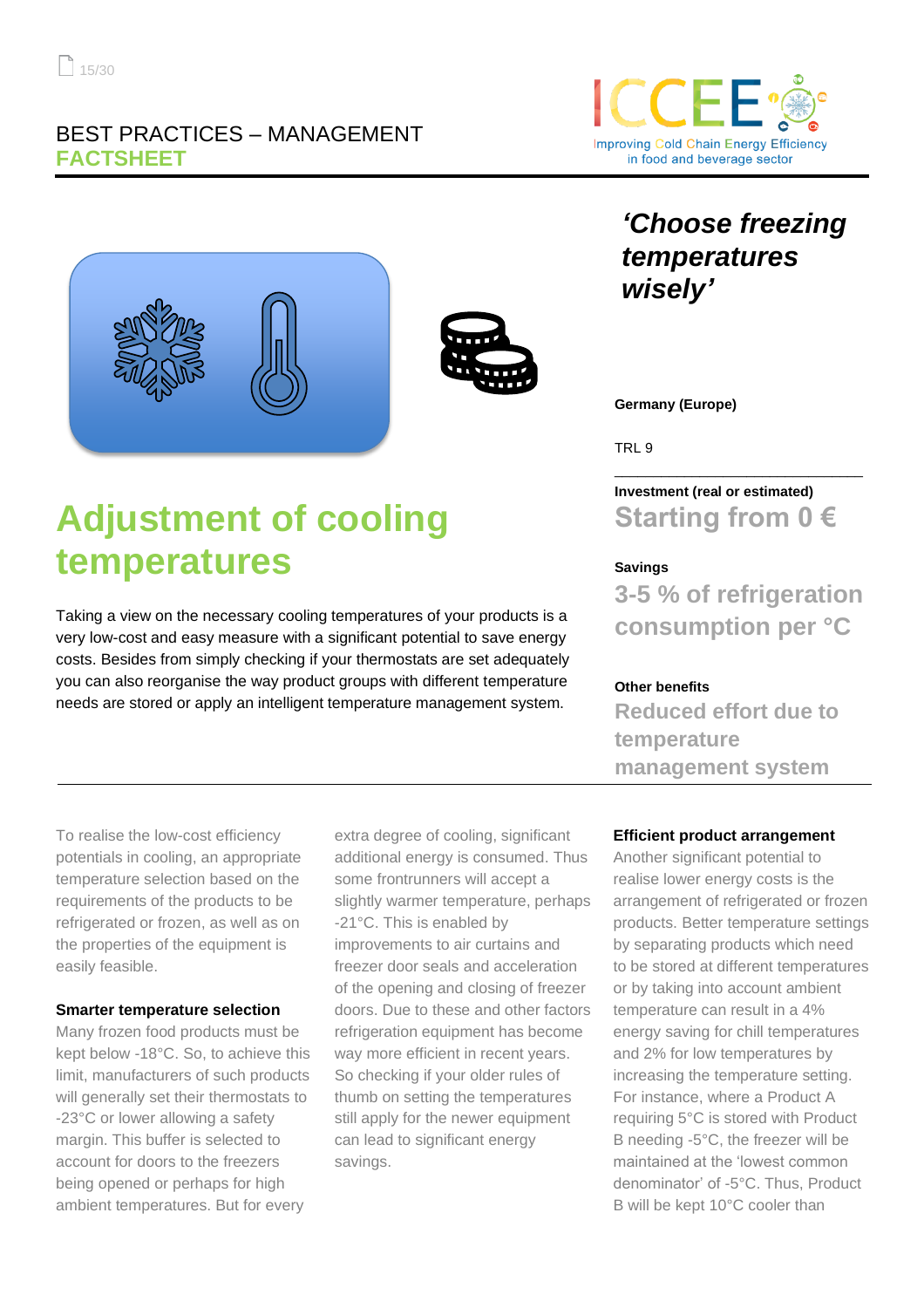# BEST PRACTICES – MANAGEMENT **FACTSHEET**



necessary wasting perhaps 15% to 20% of power input.

The appropriate grouping of products (or ingredients) requires different storage temperatures in the same cold store to prevent some of the goods from being stored at unnecessarily low temperatures. A general overview on optimal storage temperatures for different product groups is given in the adjacent table.

*Whenever possible, cooling at lower temperatures than required should be avoided, as each degree of decreased temperature increases the energy consumption by an order of magnitude of 3-5%.*

# **Example: Intelligent temperature management saves electricity, costs and effort**

In order to increase efficiency, reduce power consumption and thus act more sustainable, a german company in direct sales of ice cream and frozen specialities introduced an intelligent temperature and energy management system for their sales vehicles in the summer of 2013. The company guarantees its customers uninterrupted compliance with the closed deep-freeze chain right up to the domestic freezers. Therefore, the cold protection of the approximately 3,000 sales vehicles that leave for the 2.5 million customer households in Germany every day requires a considerable amount of energy. Previously, the temperature of the sales vehicles was usually controlled

manually to -36°C, but the new temperature management system, which was developed in-house, regulates the temperature of the refrigerated body at a constant level according to the residual cold and outside temperature. For this purpose, modules in all vehicles measure the core and air temperature in the cooling structure. A receiving station transmits this data to a PC in the respective branch, where it is processed further for each vehicle. Taking into account the weather forecast for the coming day, the management program then calculates how much cold each individual vehicle will need for the next day. This not only reduces power consumption, but also significantly minimizes the effort required for temperature control. Whereas previously the temperature had to be read from the vehicles every day and the data had to be transmitted, this is now done by the measuring module. In case of temperature deviations, it immediately gives an alarm. A benefit for everyone: power consumption, costs and effort are reduced - the environment is protected.

| Food product        | Optimal storage                          |
|---------------------|------------------------------------------|
|                     | temperature                              |
| Deep-frozen food    |                                          |
| Meat                | $-25^{\circ}$ C                          |
| Poultry             | $-24$ °C                                 |
| Fish                | $-29^{\circ}$ C                          |
| Fruits and          | $-18^{\circ}$ C                          |
| concentrated juices |                                          |
| Vegetables          | $-18^{\circ}$ C                          |
| Frozen food         |                                          |
| Frozen butter       | $-20^{\circ}$ C                          |
| Chilled food        |                                          |
| Fresh meat          | $-1.5^{\circ}$ C                         |
| Meat products       | $-2^{\circ}$ C                           |
| Manufacturing       | $-2^{\circ}$ C                           |
| meat                |                                          |
| Poultry             | $-1.5^{\circ}$ C                         |
| Fish                | In melting ice                           |
|                     | $(-0.5^{\circ}C \text{ to } 0^{\circ}C)$ |
| Dairy products      | 0°C to 2°C                               |
| Fruits and          |                                          |
| vegetables          |                                          |
| Low temperature     | 0°C to 2°C                               |
| (apple, blueberry,  |                                          |
| lettuce, etc.)      |                                          |
| Moderate            | 6°C to 9°C                               |
| temperature         |                                          |
| (pumpkin, melon,    |                                          |
| $etc.$ )            |                                          |
| High temperature    | 12°C to 16°C                             |
| (banana,            |                                          |
| cucumber, etc.)     |                                          |

Table 1: Optimal storage temperatures of various food products